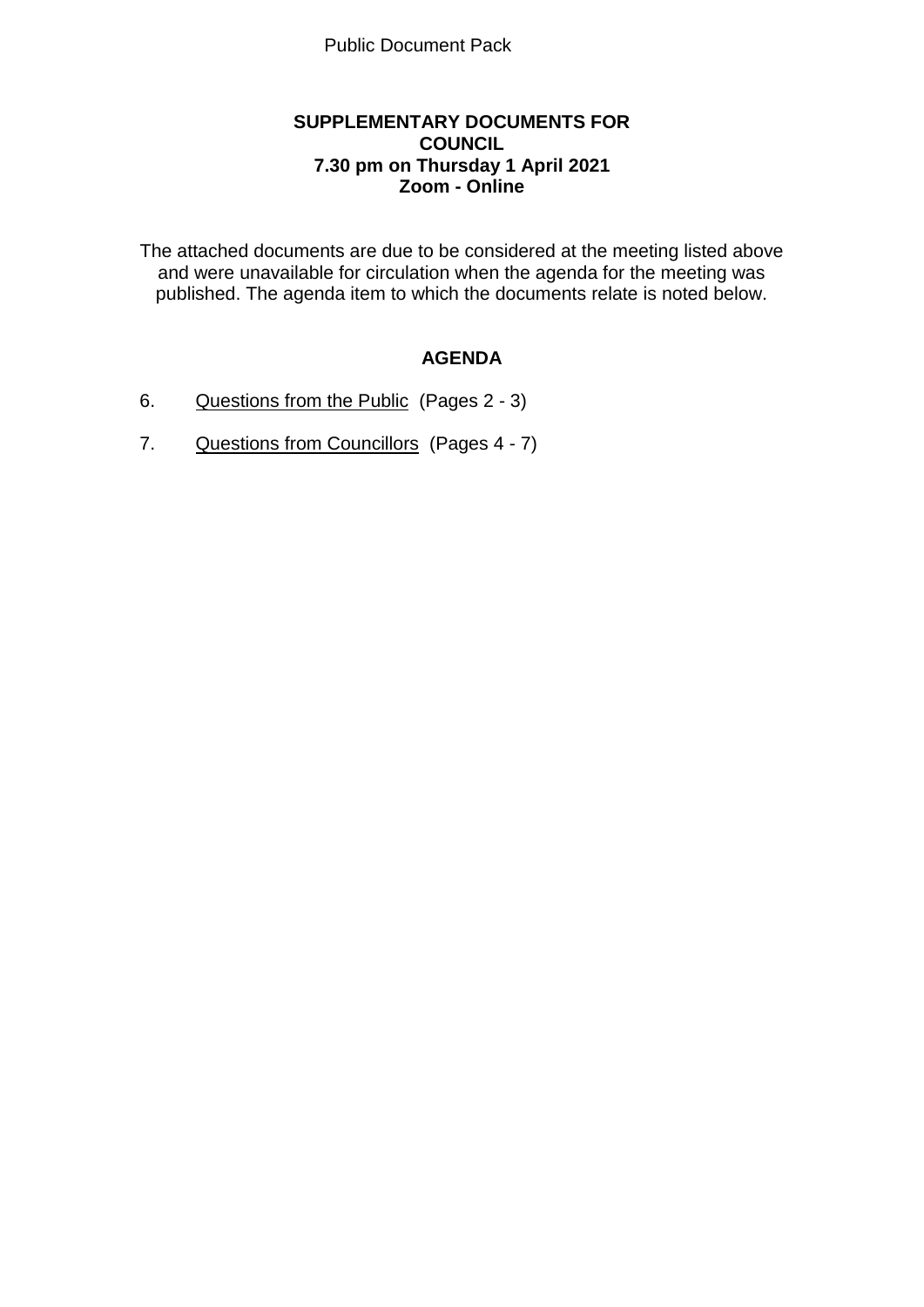# **Full Council – 1 April 2021 Questions from the Public**

# **1 Kay Morrison to Councillor Mark Wilkinson (Portfolio Holder for Housing):**

I'm aware of the Council Leader's superb work in persuading councils across South-East England to stop using some of Harlow's worst Permitted Developments. However, I understand that councils of all political colours continue to deal with rough sleepers by finding emergency accommodation in Harlow, a prominent example being the Oasis Hotel.

What is the effect on our Council services and how can Harlow Council ensure that vulnerable people with no link to Harlow are not dumped in the town by other local authorities?

## **Reply from Councillor Mark Wilkinson (Portfolio Holder for Housing):**

The effects of Conservative legislation that allowed the conversion of office blocks like Terminus House into accommodation described as "the slums of the future" and further Conservative legislation that forced London Councils to look outside their boundaries for temporary accommodation has created a housing crisis.

Harlow's Labour Council has been working tirelessly to protect Harlow from the worst effects of buildings like Terminus House, while the Conservative Party have been accepting donations from those who have profited from the misery of Terminus House.

Any local authority placing a homeless household into accommodation out of their area should advise the receiving area, by way of a notification called a "section 208 notice." Unfortunately this often has not happened, and there is little enforcement that a receiving Council can take. However the Leader of the Council has undertaken many meetings with other Council Leaders and has negotiated assurances from them that section 208 notices will now be provided. Also the Council's Safer Harlow Partnership has a specific work stream to look at reducing the impact of poor quality permitted development on the residents living at these properties, and others impacted by them.

The Leader of the Council, and Officers, have also been able to negotiate with the London Council's a protocol on those Boroughs placing homeless families in Essex. The protocol is aimed at reducing the flow of homeless household placed into Essex by London and to make any moves that do happen, work better for that household and the community in which they are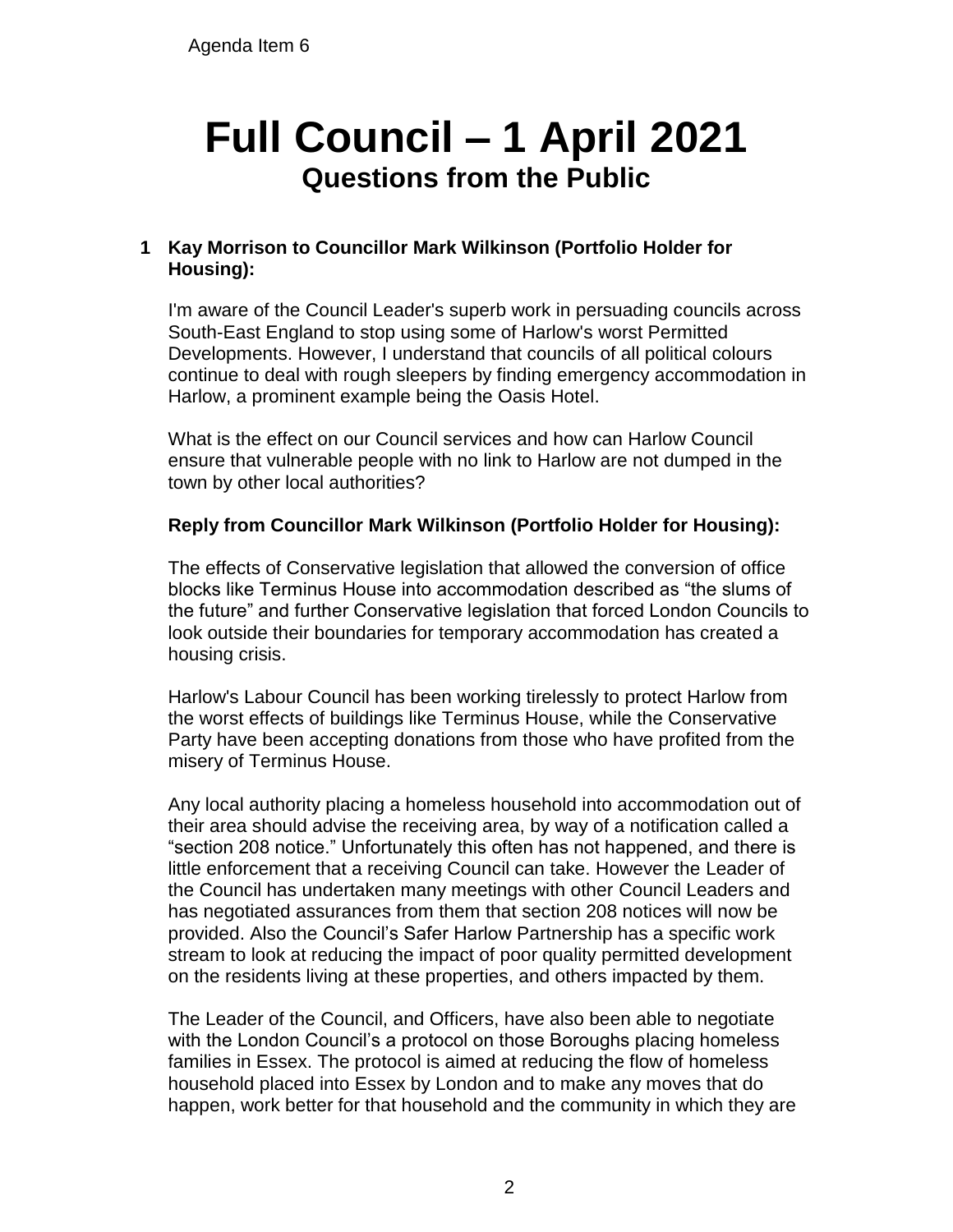placed. What should be considered as suitable accommodation for a vulnerable household includes whether it is safe to place someone in a particular area, particularly if it is in another town.

## **2 Nicholas Taylor to Councillor Mike Danvers (Portfolio Holder for Resources):**

At the Full Council meeting on 10 December 2020 I asked how Harlow Council or its agent determined the value of land which it agreed to sell. You explained why it is not considered appropriate to adopt a 'one size fits all' valuation approach.

Can you tell me how many pieces of land have been sold to individual applicants and how much income this has generated for the Council in the last 5 years?

### **Reply from Councillor Mike Danvers (Portfolio Holder for Resources):**

The Council has sold 16 small land parcels with a combined value of £178,975 in the past 5 years.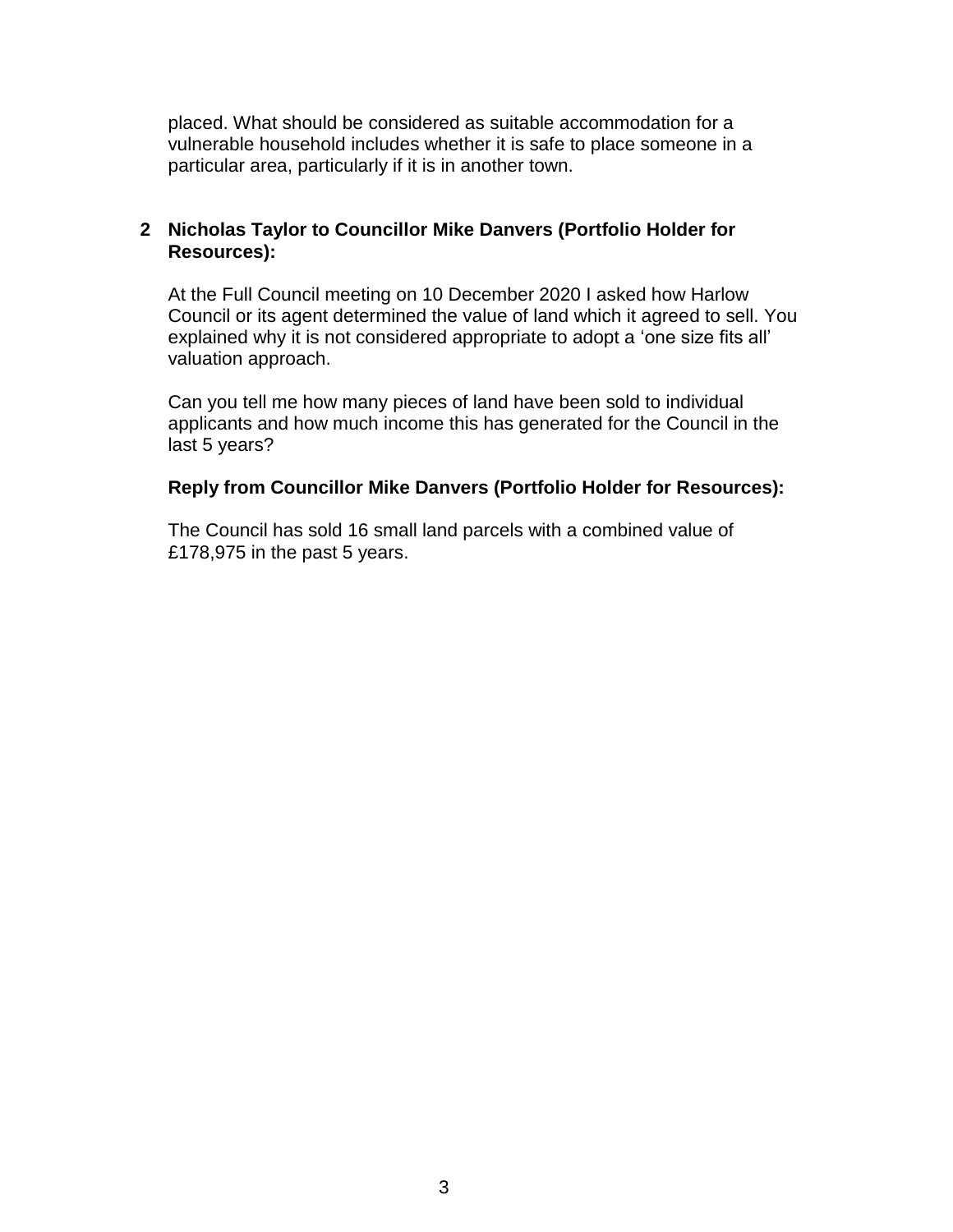# **Full Council – 1 April 2021 Questions from Councillors**

# **1 Councillor Tony Edwards to Councillor Mark Ingall (Leader of the Council):**

Approximately three years ago the Council had a debate about the appalling state of Harlow's roads. During the debate there was a presentation of the hundreds and hundreds of Potholes listed by Essex Highways. If you look today on the Essex Highways site, you will still see hundreds and hundreds of reported potholes in Harlow. Could you please tell us how the Harlow Council has sought to raise this matter with the County Council and of their response to date?

# **Reply from Councillor Mark Ingall (Leader of the Council):**

Councillor Edwards is correct in saying this Council debated the inadequate maintenance of our roads three years ago. In fact more than four years ago, in my maiden speech in this chamber I also brought up this matter. The appalling backlog of maintenance has been an issue that has been at the forefront of residents and councillors minds for a considerable time.

I know that many Councillors and residents have reported concerns through the Essex Highways portal, only to get messaged back that the pothole has been previously reported and no action is planned. As Leader of the Council I wrote to the Conservative Portfolio Holder for Highways and initiated a meeting with him. At that meeting I secured a promise that our estate roads would begin to be targeted for improvements. But walking, driving or cycling around our town shows too clearly that the promise has not been met.

Conservative controlled Essex County Council has failed Harlow when it comes to the maintenance of our roads pavements and cycle tracks. Harlow's Conservative County Councillors have been silent on the issue for three and a half years, only surfacing to claim credit for a few repairs in the months before they are due to stand for election. One even famously claimed on social media a couple of years ago that there were no potholes in his division of Harlow, showing how out of touch he was with the residents he was meant to serve.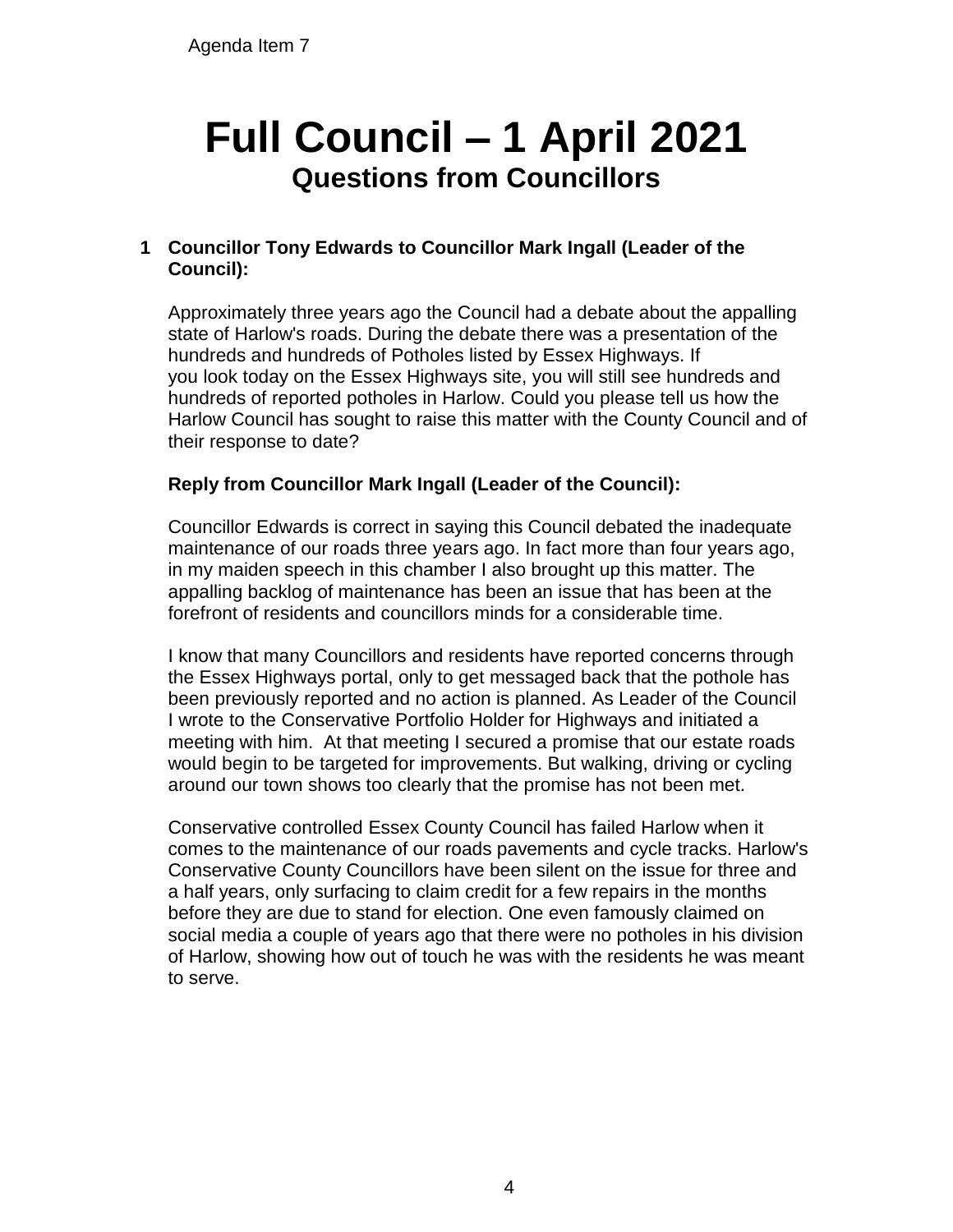## **2 Councillor Simon Carter to Councillor Mark Ingall (Leader of the Council):**

In your answer to Question 5 at the last Council meeting you said Terminus House provided only 40 properties qualifying for New Homes Bonus and a net payment of £34,800. Can you show your workings please?

## **Reply from Councillor Mark Ingall (Leader of the Council):**

The Government publishes New Homes Bonus Calculator on its website at [https://www.gov.uk/government/publications/new-homes-bonus-calculator-](https://www.gov.uk/government/publications/new-homes-bonus-calculator-2021-to-2022)[2021-to-2022.](https://www.gov.uk/government/publications/new-homes-bonus-calculator-2021-to-2022) The calculation is quite detailed and for the purposes of a reply to the question asked by Councillor Carter so I am happy to arrange for a copy of the calculations to be sent to him.

It is important to remember that the calculations used in determining New Homes Bonus payments, as set out in the original reply in January are not normally calculated on a per property basis but on the overall growth in property numbers from one year to the next. Therefore the calculation, whilst following the methodology has had to make specific assumptions in order to calculate the estimated NHB value.

## **3 Councillor Michael Hardware to Councillor Mark Wilkinson (Portfolio Holder for Housing):**

On what basis or under what legislation the council is writing to the 2,500 owners of leasehold properties in Harlow, where the council owns the freehold, seeking copies of gas and electricity safety certificates? There have been numerous mentions of this on social media, direct complaints to councillors and, I understand, complaints to the council.

### **Reply from Councillor Mark Wilkinson (Portfolio Holder for Housing):**

The statutory basis for requesting this information is detailed in relevant "Fire Safety Orders" which require us as a landlord /owner of freehold property to continuously assess the risk factors/ hazards which may affect fire safety in its properties. Risk assessments are regularly reviewed and prioritised as part of this requirement with the letter recently sent, a reminder for all leaseholders and those who sublet homes of their lease /safety responsibilities. There is a lease requirement to maintain their property in a safe manner, and risk assessments update our approaches. Importantly, this will provide added security to other residents in the block as well as proof that these potential lifesaving inspections have been carried out.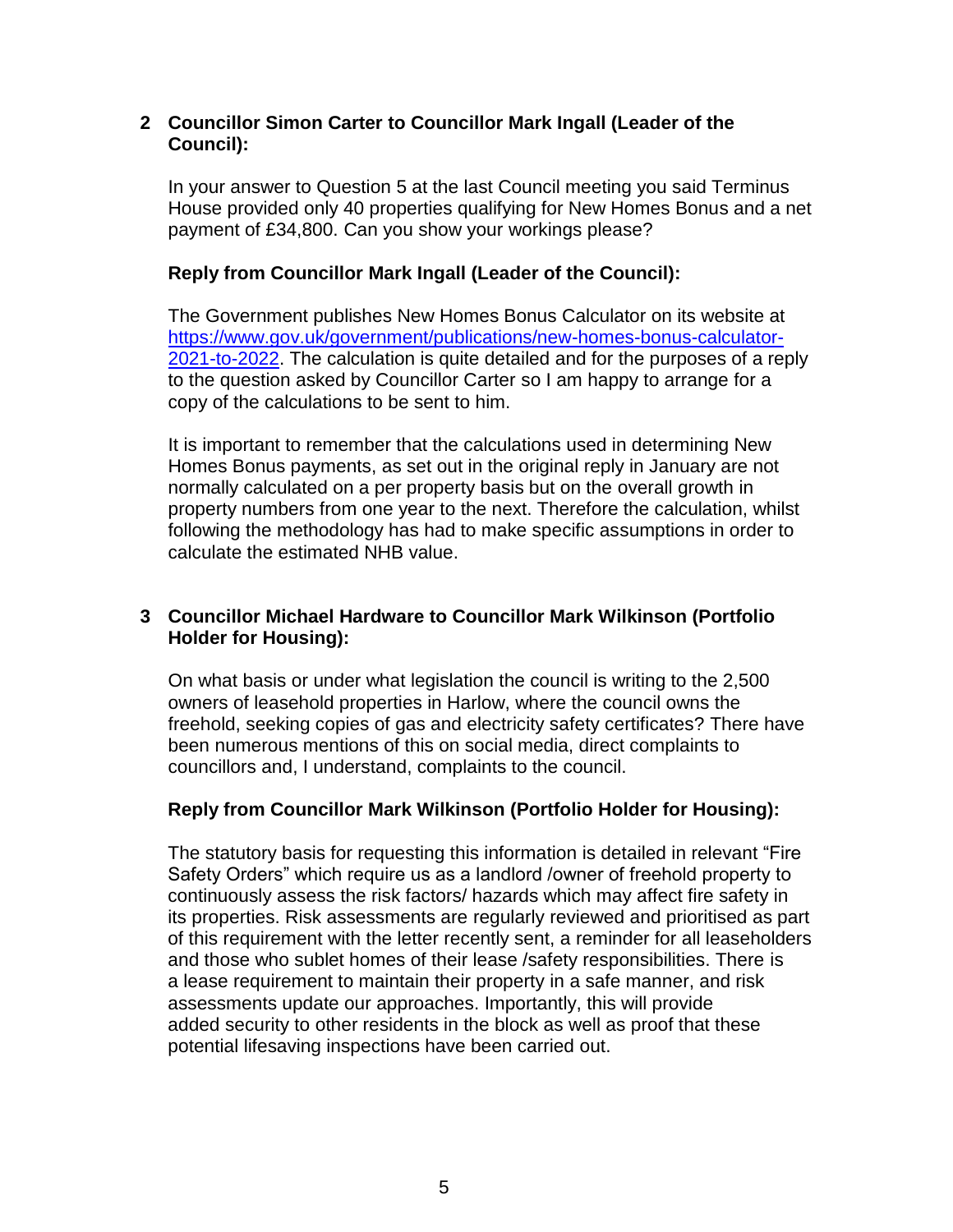So far there has been a positive response with the majority of this information readily available. However, the Council recognises that for some this may prove difficult in arranging and being in a position for producing certificates and that some leaseholders will need longer to arrange inspections. Support and further information is being provided to leaseholders who have contacted us about this issue.

## **4 Councillor Andrew Johnson to Councillor Mike Danvers (Portfolio Holder for Resources):**

Government figures show the Council received £1.74 million in December under the Additional Restrictions Grant Scheme to support local businesses who fell outside the definition of the other Government grant schemes. At the time of the Council's last report to Essex County Council, how much of this grant funding had been dispersed to local businesses?

### **Reply from Councillor Mike Danvers (Portfolio Holder for Resources):**

The last reporting to ECC was based upon data at 14 March 2021 and showed that Harlow had paid out 290 payments totalling £749,760 in respect of the Additional Restrictions Grant. Against the original allocation of £1.74 million this represented 43% of the allocation having been spent.

I would also like to publicly put the record straight regarding this Council's performance in making ARG payments to local businesses. Despite the misleading information that has been published by the Harlow Conservatives and based on the data provided to ECC, Harlow was far from the worst performer in Essex. Several neighbouring authorities have paid out less and in some cases far less of their grant allocations than Harlow Council with Conservative controlled Epping Forest having only paid out 13% of their total ARG allocation.

In order to provide a response to the question which reflects the most up to date information I can also inform Councillor Johnson that as at 30 March 2021, a little over two weeks since the data was supplied to ECC, Harlow Council has now paid 564 payments totalling £1,115,840.60. This represents over 64% of the original ARG funding and nearly 45% of the total ARG including the January top up payment.

ARG funding, as announced by the government is to be utilised throughout 2021/22 to also help business recover from the crisis and this Council is now focussed on designing new options for ARG to support those local business that will again fall through the gaps in the Governments Restart Programme in order to support all local businesses recover and be successful as the local economy emerges from this crisis.